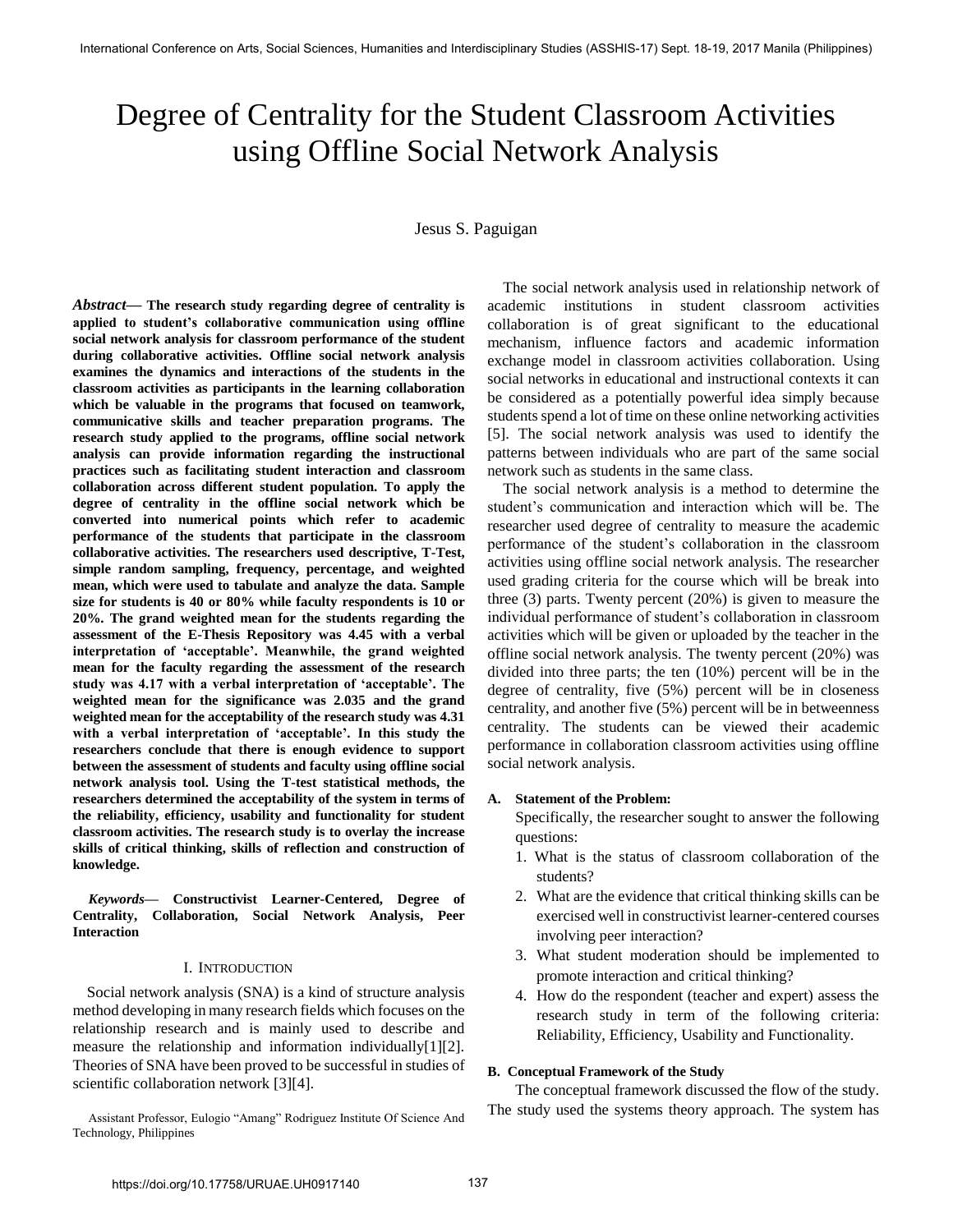three frames which is composed of input which went through the process and emerged as the output.



FEEDBACK Fig 1: Conceptual model of the proposed research study

## **C. Objective of the Study**

 The general objective of the study is to develop a degree of centrality for the student's classroom activities using offline social network analysis that will enhance student learning activities from their course.

Specifically the researcher aim to:

- 1. To develop a student classroom activities model using degree of centrality to improve the learning process activities
- 2. To develop a offline social network analysis that show the benefits in learning process of the students in classroom activities.
- 3. To identify the different social analysis to be used in student classroom activities during collaboration.
- 4. To convert the student classroom activities using offline social analysis into numerical points that serve as academic performance of the students.

#### **D. Significance of the Study**

 The researcher want develop a study that can offer new learning development through offline social interaction inside the classroom. The facets that were looked into was the engagement of the students in collaborating to solve a problem. The learning network (Offline Social Network Analysis) can make the process of collaboration will be more transparent because of the transcript of conference messages (chat communication) can be used in assessing individual performance role and contribution in activities and collaborative process. The student will be interact in collaboration by sharing and comparing of the knowledge, discovering and exploring new ideas in the classroom activities given by the teacher. Through this new innovation, their thinking, analysing, decision making and communication skills will be tested through the use of the proposed study.

#### II. RELATED LITERATURE

 Social Network Analysis (SNA) is a useful tool for studying relations. It is a collection of graph analysis methods that researchers developed to analyse networks in social sciences, communication studies, economics, political science, computer

networks, and others. SNA methods provide precise mathematical definitions of five groups of characteristics of the actors and of the network itself [6, 7].

 Social interactions between students are a major and underexplored part of undergraduate education. Understanding how learning relationships form in undergraduate classrooms, as well as the impacts these relationships have on learning outcomes, can inform educators in unique ways and improve educational reform. Social network analysis (SNA) provides the necessary tool kit for investigating questions involving relational data. [8]

 Social network analysis offers a unique way for instructors to visualize collaboration and communication within a course and see relationships between individuals, groups, teams, or cliques. We used social network analysis to measure the growth of collaboration in the capstone [9]. SNA has been widely applied to study the social aspect of students learning [10]. This way [11] analyzed networks in order to identify the people from whom an individual learns. Here [12] proposed a methodology to analyze students' interactions in a collaborative learning environment, which consists of using SNA to get meaningful statistical indicators, such as the student reputation. [13] Emphasized the use of SNA techniques to discover relevant structures in social networks so that the instructors were able to better assess participation.

 Social Network Analysis (SNA) to analyze the structure of interactions between the students in these forums. Various metrics are introduced for ranking and determining roles, while clustering and temporal analysis techniques are applied to study the student communications, the forming of groups, the role changes, as well as scrutinizing the content of the exchanged messages. Our approach provides the instructor with better means to assess the participation of students by (1) identification of participants' roles; (2) dynamic visualization of interactions between the participants and the groups they formed; (3) presenting hierarchy of the discussed topics; and (4) tracking the evolution and growth of these patterns and roles over time [14].

 In considering student experiences with respect to interaction and collaboration, social network analysis offers a useful way to organize inquiry and analysis. Social network analysis is an increasingly popular means of identifying patterns of interaction among participants in online networks, particularly variables such as degree (the number of members with whom each member interacts), centrality (how important or "central" each member is within the network), and clustering (the ways in which various members form cliques or groups). There are various measures of centrality, including closeness centrality (a measure of the direct or indirect connections between group members), betweenness centrality (a measure of the way in which each member helps to connect other members of the network), and Eigenvector centrality (the degree to which a participant is connected to other active participants)[15, 16, 17, 18]

 Shea et al considered the dynamics of a social network in university coursework, finding that interaction among participants can be described in terms of qualitative and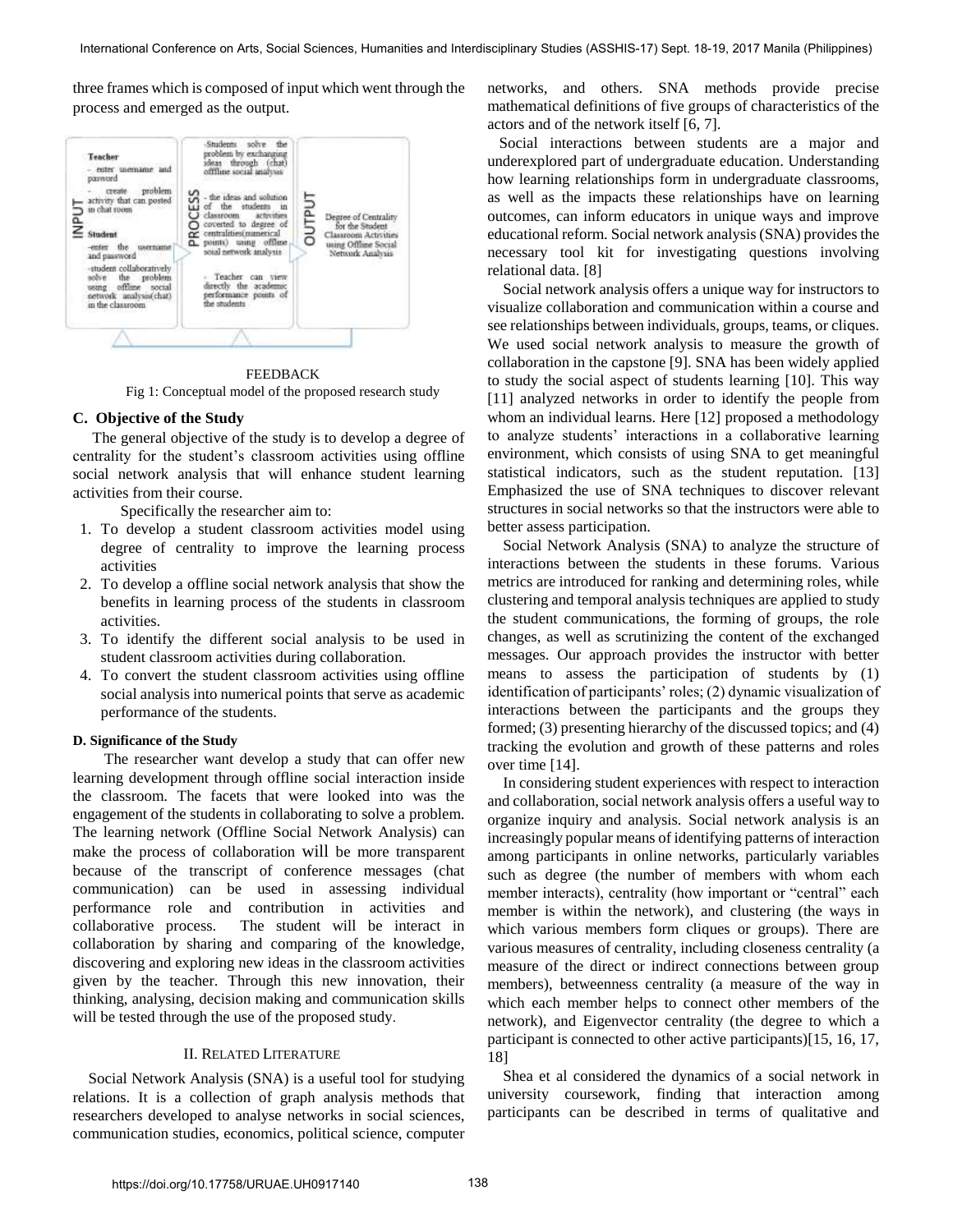quantitative measures such as frequency of participation, quality of reflection evident in postings, and depth of analysis [19].

## **A. Synthesis of the Study**

Social network analysis (SNA) is a kind of structure analysis method developing in many research fields which focuses on the relationship research and is mainly used to describe and measure the relationship and information individually [20, 21]. Theories of SNA have been proved to be successful in studies of scientific collaboration network [22, 23], in this study, researcher used SNA to analyze the collaborative connection of students and teacher. Degree of Centrality, which reflects status and rights of activities in their social network, is one of the most important content in network analysis.Peer-collaboration is an effective teaching strategy for students in inclusive classrooms in terms of their social and academic development[24].

 In relation of the research study, the researcher formulated the idea by combining the used of social network analysis and collaborative classroom activities as an effective tools in analysing the social interaction and academic performance of the students. Which will be monitor the activities of the user by communication with the network using offline communication and therefore the result in observing created throughout the student classroom collaboration.

## III. METHOD OF RESEARCH

The review of related literature has shown recurring themes and discussion about the importance of social network analysis. It was shown that the different application of social network analysis can be used in many ways. This chapter discusses the methodologies and strategies used in the design of the utilities and how the various mechanism discussed and presented in the conceptual framework were implemented.

#### **A. Research Design**

Descriptive Research Design. This method is primarily concerned with the description of facts; a fact-finding method with adequate interpretation. It helps the researcher to formulate the best possible alternative for the improvements of the current existing procedure in classroom activities through careful analysis, interpretation, and determination of its defects and how it can be reduced and eliminated.

Through the use of descriptive research design in the development of the research study, the process of the existing procedure in classroom activities was identified and described. It enables the researcher to know the problems in the existing procedure in classroom activities. One of the types of Descriptive Research Method is survey method. In survey method research, the respondents answer questions administered through interviews and questionnaire by the researcher. In order for the survey to be reliable and valid, it is important that the questions are constructed properly. Questions should be written diligently clear and easy to comprehend.

Constructive Research Design. Constructive research involves evaluating the "construct" being developed analytically against some predefined criteria or performing some benchmark tests with the prototype, (Wensveen, 2012).

The researcher focused on developing better solutions, through careful analysis and comparison. With the use of this research design, the researcher had developed a new and a better tool as compared to the existing procedure in classroom activities.

#### **B. Sample and Procedure**

Respondents of the Study were:

- 1. Users sample were 40 3rd year students enrolled in the Bachelor of Science in Computer Science program. These students have already taken up Software Development Course;
- 2. Faculty sample were 10 faculty. They were asked to assess the proposed research study.

 The researchers used survey questionnaire to gather data and to assess the Degree of Centrality for the Student Classroom Activities using Offline Social Network Analysis. The researchers scheduled hands-on trial sessions for the students and faculty, for them to be able to get acquainted with the review for the research study and assess it according to its suitability for research and instructional purposes.

 The researcher prepared questions based on the statement of the problem and distributed the questionnaires to the students and faculty after their hands-on trial session of the review the research study. The researchers waited for them to finish filling out the survey questionnaire, as this will serve as their assessment of the Degree of Centrality for the Student Classroom Activities using Offline Social Network Analysis. The researchers assured confidentiality of the survey sheets. Other participants were given time to respond as they needed to try out the system first before answering the questionnaire. There were no incentives offered for participating in the research.

## **C. Data Gathering Procedure**

 Before the administration of the copies of the instrument, permission sought first from the Associate Dean Department Computer Studies and Systems. Once the permission had been granted, the researcher disseminated the questionnaires to the undergraduate students and teachers.

The researcher distributed the questionnaires to the respondents. Some of the copies were retrieved immediately after the copies were accomplished by the respondents and some were retrieved after few days. After which, the data were collated, tallied, and computed. The data were encoded using SPSS program and excel worksheet program.

#### **D. Software Development Model**

The software development model that the proponent will be using is the Rapid Application Development (RAD) Model. It is primarily used for small, short-lived projects and an architected approach, used for large, heavily designed, and systematic development. James Martin (2000) first coined the term Rapid Application Development in the late 1980s. RAD is a development lifecycle designed to give much faster development and higher-quality results that those achieved with the traditional life cycle. It is designed to take the minimum advantage of powerful development software that has evolved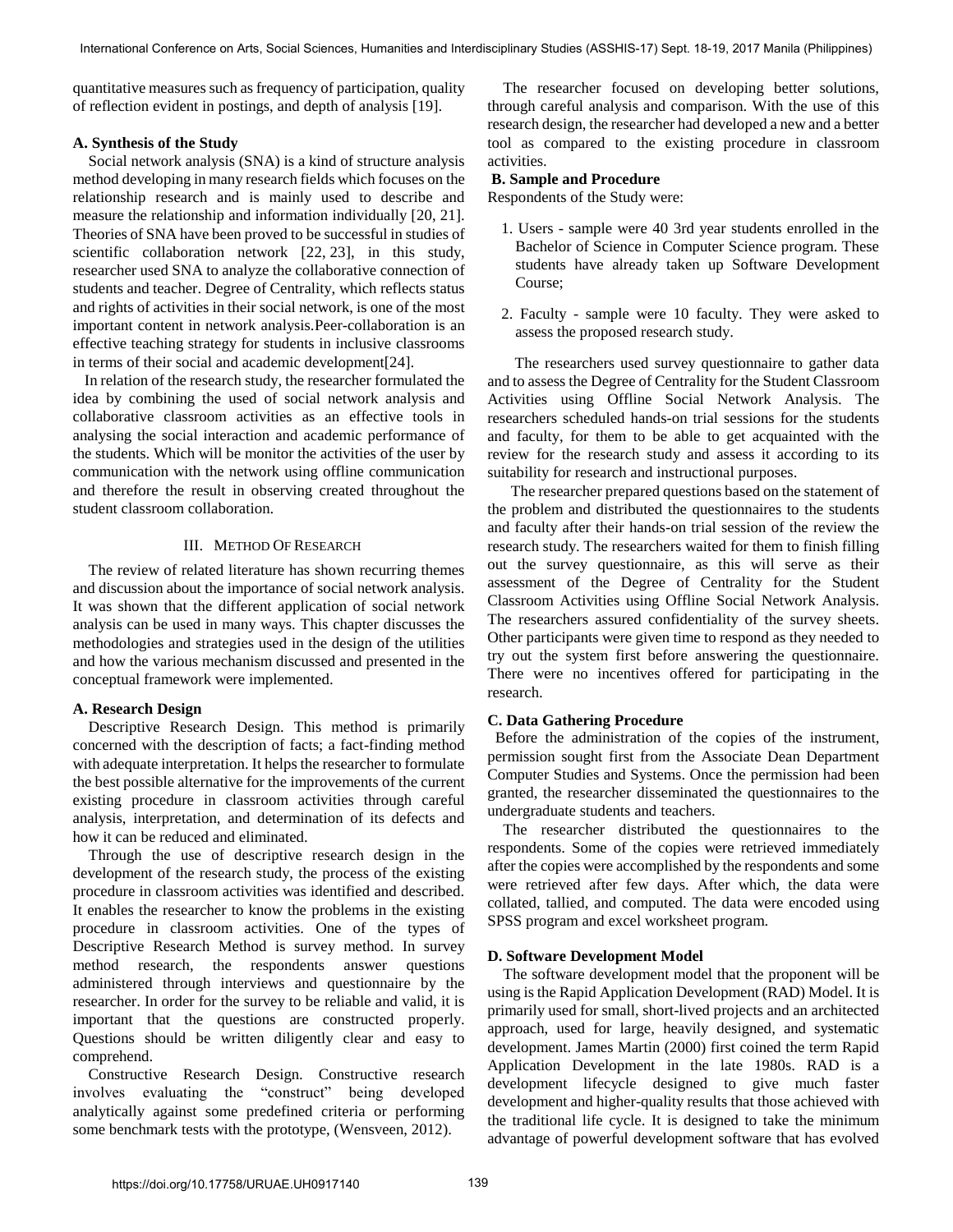recently. RAD compresses the step-by-step of conventional methods into an iterative process. The RAD approach thus includes developing and refining the data models, process models, and prototype in parallel using an iterative process. User requirements are refined, a solution is designed, the solution is prototyped, the prototype is reviewed, user input is provided, and the process begins again.



Fig. 2. Rapid application development (RAD) model (Sommerville, 2010)

During the requirements planning, the researcher analyzed the problems encountered in the current process and listed the solutions to each problem. Based from the solution listed, the researcher created a quick design of a system. During the prototyping process, the researcher will build the system and demonstrate it to the client. After demonstrating the system, the client will give comments and suggestions that will improve it. Based from the feedback of the client, the researcher will refine and make necessary changes with the system. If the client is already satisfied with the system, the prototyping process will end, and will proceed to the cutover phase. The cutover phase includes data conversion, testing, changeover to the new system, and user training.

Requirements Planning. It is also known as Concept Definition Stage. This stage defines the business functions and data subject areas that system will support and determines the system's scope.

Relevant information such as the students and school information were collected and analyzed to support and determine the scope of the proposed research. The researcher conducted an interview and observation of how the teachers and the school facilitate academic learning activities in classroom. In this stage, the researcher determines the proposed study's scope.

User Design. The User Design is also known as the Functional Design Stage, uses workshops to model the system's data and processes and to build a working prototype of critical study components.

After the research study's scope has been elicited, the researcher will design the functionalities of the proposed research study. Data flow diagram will be created that shows the data and the processes involved in the system as well as the use case diagram that illustrates the functionalities of the proposed research study.

Construction. This is also known as the Development Stage. This stage completes the construction of the physical

application research study, builds the conversion study, and develops user aids and implementation work plans.

In this stage, the researcher will design the user interfaces of the users. The diagrams from User Design stage will be converted into a physical research output using PHP as the front-end and MySQL as the back-end.

Cutover. Also known as the Deployment Stage, includes final user testing and training, data conversion, and the implementation of the application tools.

Software development cost will be created to determine the overall cost of the product. The research study output will be tested by the researcher to determine whether it meets the user requirements.

## **E. Statistical Treatment of Data**

 The data gathered were tallied, categorized and subjected to descriptive analysis. The descriptive measures used were frequency distribution, percentage and weighted mean and arbitrary values. Frequency distribution was used to show the responses of the respondents under the different categories.

 The responses for the different categories were presented in relative frequency distribution or percentage using the following formula:

$$
P = \frac{f}{F} x 100\%
$$

Where:  $P =$  Percentage

 $F = F$  Frequency

 $F = Total frequency of all categories$ 

The study also made use of the T-Test. T-test was used to compare the means of the two samples (students and Faculty). In simple terms, the T-Test compared the actual difference between the two means in relation to the variation in the data (expressed as the standard deviation of the difference between the means.

The T-Test formula was utilized wherein:

$$
t = |\bar{x}_1 - \bar{x}_2| + \sqrt{A \cdot B}
$$

Where,

$$
A = (n_1 + n_2) \div n_1 n_2.
$$

and

$$
B = [(n_1 - 1)s_1^2 + (n_2 - 1)s_2^2] + [n_1 + n_2 - 2]
$$

 Likert Scale. To interpret the perception of the respondents as to the effectiveness of the motivation factors, the five-point Rating Scale was used with the following equivalent points.

| Index of Verbal Interpretation |  |
|--------------------------------|--|
|--------------------------------|--|

| TABLE 1: LIKERT SCALE |                              |  |  |
|-----------------------|------------------------------|--|--|
| Range                 | Interpretation               |  |  |
| $4.50 - 5.00$         | <b>Highly Acceptable</b>     |  |  |
| $3.50 - 4.49$         | Acceptable                   |  |  |
| $2.50 - 3.49$         | Neutral                      |  |  |
| $1.50 - 2.49$         | <b>Slightly Unacceptable</b> |  |  |
| $1.00 - 1.49$         | Unacceptable                 |  |  |

Legend: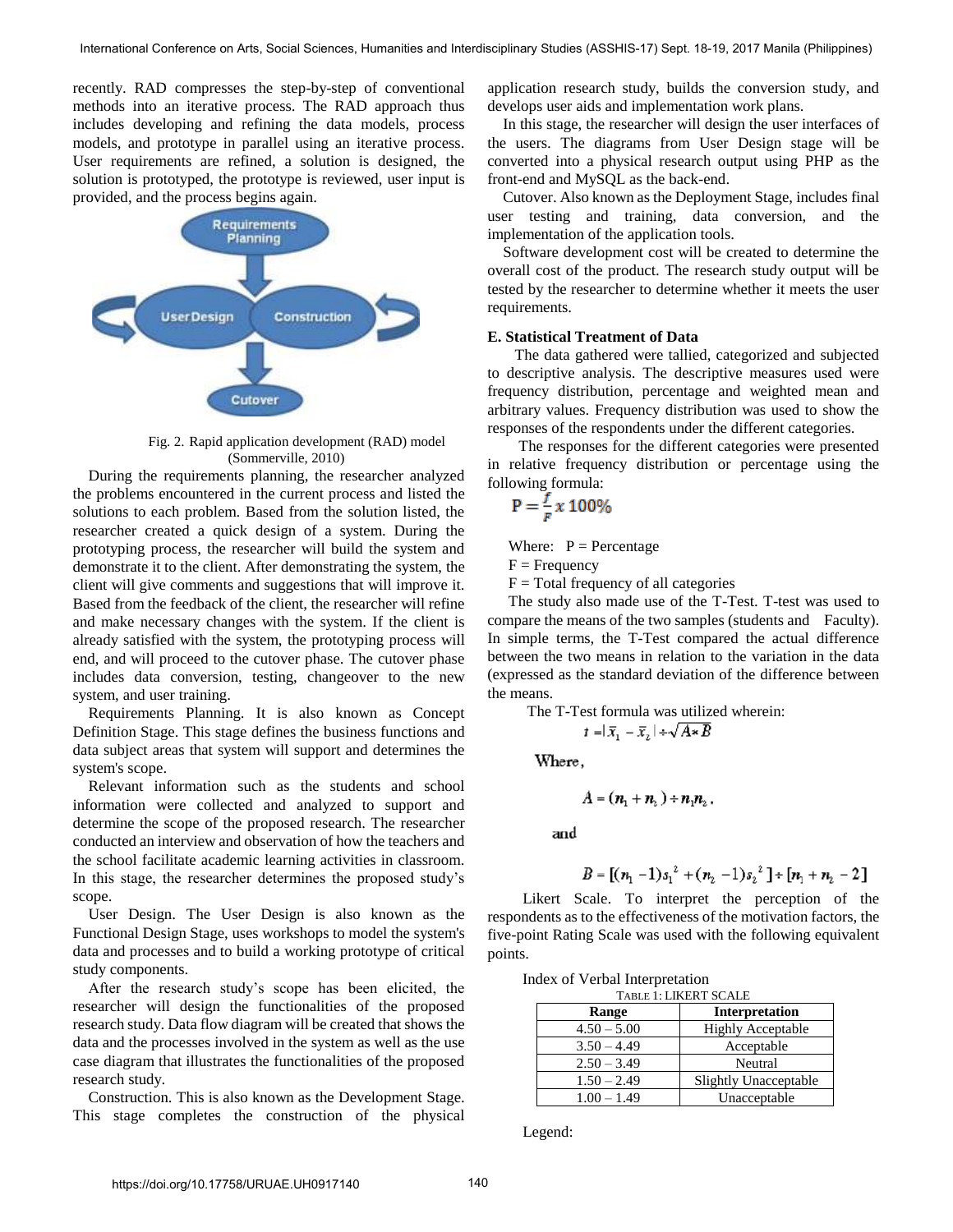HA – Highly Acceptable A – Acceptable N – Neutral SU – Slightly Unacceptable U - Unacceptable X - Weighted Mean VI – Verbal Interpretation

# IV. RESULT AND ANALYSIS

## **A. Requirements Analysis**

The researcher defined the functions and data course areas that the research study will support. Students, teacher, where gathered to come up with the conceptual framework of the proposed research study. With the gathered information, the researcher was able to carefully plan of how will the research study tool work. The proposed research study can be accessed by two types of users: student and teachers. The teacher will create a classroom collaboration activities. Students and teachers will have their accounts created through registration in the class before they can gain full access to the research study tool. The teacher will login and post a problem activities the chat room using offline social network. The students will also login to their account and start used student classroom collaboration using offline social network analysis (chat communication). The degree of centrality is used as a tool inside the offline social network analysis (chat communication) to evaluate the academic performance activity of the students.

#### **B. User Design**

 Sample screenshots of the proposed system are presented as follows:

 The user login of the teacher and students in classroom collaboration activities. 00 touchest travels

 This is the teachers account for posting the activity problem for the students in the class



 The students use their login account to answer the activities posted the offline network (chat room). The student select a teammates in the collaborative activities given by the teacher. Then the students start answering the problem activities using offline social network (chat communication) with their teammate.

| Username:                 | Degree Centrality         | Chiverette Centrality | Behyeemess Centrality | Tistal |
|---------------------------|---------------------------|-----------------------|-----------------------|--------|
| ALLANDIDE Distant Gaucian | $+ +$                     | $-1.15$               | 市西                    | 8.85   |
| DACUNO Christian          | k 7                       | 0.68                  |                       | 8.05   |
| EBAJAN Jerates            | 18.                       | 双条                    | a                     | 4.35   |
| MARNO Joemer              | $\overline{\mathfrak{m}}$ | 2i                    | ü                     |        |
| MALL John                 | ir.                       | $-0.18$               | 0                     | 1.55   |
| Robert Lim                | 33.                       | $-0.26$               | 0.05                  | se l   |
| SABILE Blessy Ricahanca   | $+7$                      | $-0.18$               | Na                    | 135    |

This is to show results of the students collaborative activities performance based on the social network analysis.

| Giser mikko has joined the chat session.                                                                            |  |
|---------------------------------------------------------------------------------------------------------------------|--|
| User ALLANIGUE, Rafiel Quizon has joined the chat session.<br>(12.03 PM) ALLANIGUE Rafael Quizon; wide area network |  |
| (12:04 PM) ALLANIGUE_Rafael Quizon: it is wide area network:                                                        |  |
| User DACUNO_Christian has joined the chat session.                                                                  |  |
| (12.05 PM) DACUNO Christian, with area network pre-                                                                 |  |
| (12.05 PM) DACUNO: Christian: this used used for internet                                                           |  |
| User EBAJAN, Jenifer has joined the chat session                                                                    |  |
| (12:06 PM) EBAJAN Jenifer : wide area network                                                                       |  |
| (12:06 PM) EBAJAN Jenifer tama ba pre-                                                                              |  |
| Utier MARINO Joeman has joined the chat session.<br>(12.08 PM) MARINO Journari: wide area network ditio pre-        |  |
| User ALLANIGUE Ratael Quizon has joined the chat session                                                            |  |
| User MAUL, John has joined the chat session.                                                                        |  |
| (12.10 PM) MAUL, John: wide area network                                                                            |  |
| User Robert Lim has joined the chat session.                                                                        |  |
| (12.11 FM) Robert, Lim. Is just wide area network pre-                                                              |  |
| User ALLANGUE. Rakel Quizon has joined the chat sesson.                                                             |  |

## **C. Data Interpretation**

TABLE II: DISTRIBUTION OF RESPONDENT ACCORDING TO STUDENT AND

| <b>Respondent</b> | <b>FACULTY</b><br><b>Frequency</b> | <b>Percentage</b> |
|-------------------|------------------------------------|-------------------|
| Faculty           | 10                                 | 20 %              |
| Student           | 40                                 | 80 %              |
| <b>Total</b>      | 50                                 | 100 %             |

TABLE III: ASSESSMENT ON RELIABILITY ACCORDING TO FACULTY AND **STUDENT** 

|                                            | Faculty |    | Student |    |
|--------------------------------------------|---------|----|---------|----|
| <b>Reliability</b>                         | x       | VI |         | VI |
| 1. The offline social network tool reduces | 4.33    | A  | 4.60    |    |
| frequency of failure                       |         |    |         |    |
| 2. The offline social network tool produce |         |    |         |    |
| or maintained items to perform as          | 4.20    | А  | 4.25    |    |
| required over the specified times          |         |    |         |    |
| 3. The offline social network tool is      | 4.07    | А  | 4.60    |    |
| reliability maintenance centered           |         |    |         |    |

 The grand weighted mean was 4.20 with a verbal interpretation of 'Acceptable'. Majority of the faculty respondents rated the functionality of the degree of centrality for the student classroom activities using offline social network analysis as 'Acceptable'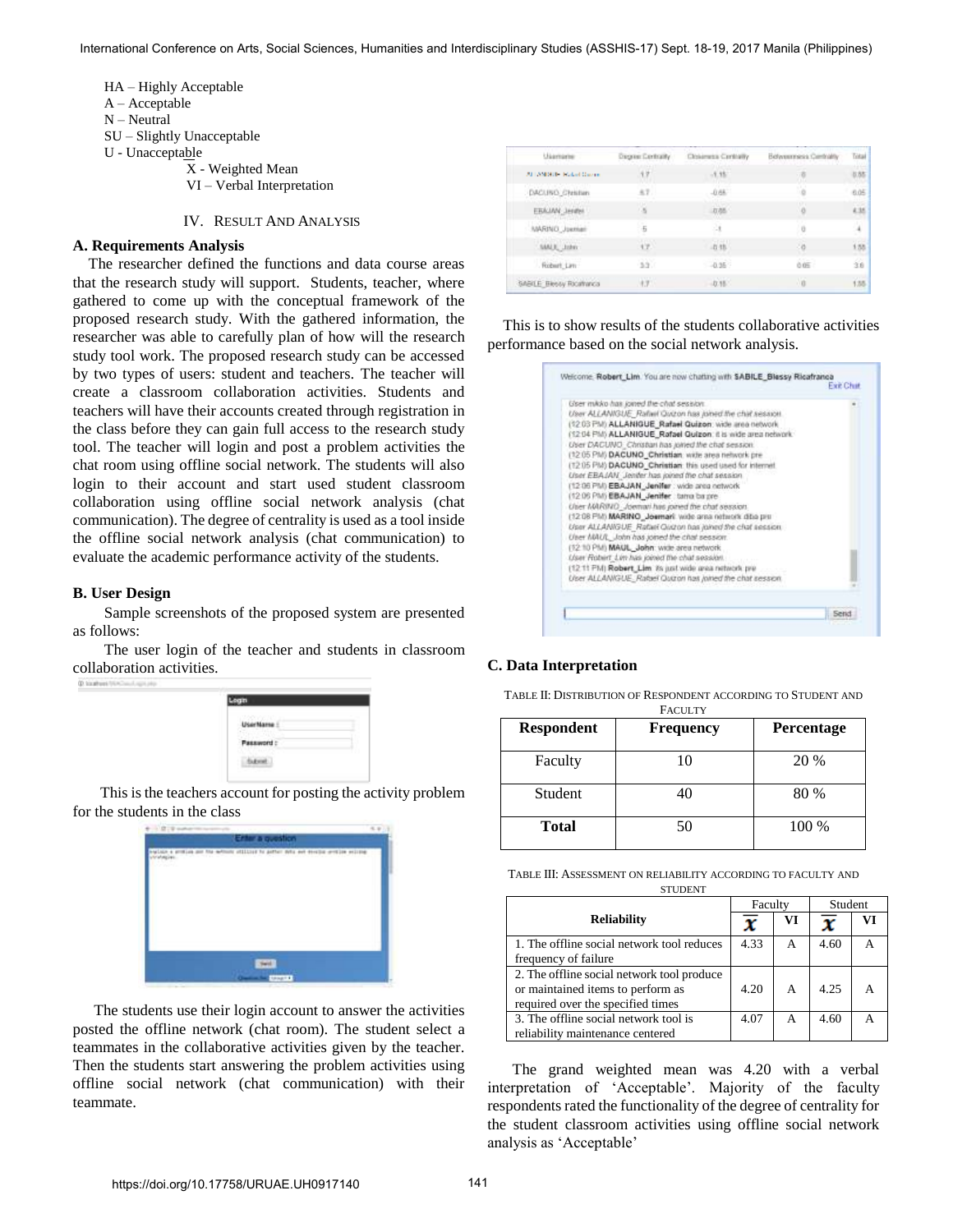The grand weighted mean was 4.48 with a verbal interpretation 'Acceptable'. Majority of the student respondents rated the functionality of the degree of centrality for the student classroom activities using offline social network analysis as ‗Acceptable'

TABLE IV: ASSESSMENT ON EFFICIENCY ACCORDING TO FACULTY AND STUDENT

|                                                                                | Faculty |    | Student |    |
|--------------------------------------------------------------------------------|---------|----|---------|----|
| <b>Efficiency</b>                                                              |         | VI |         |    |
| 1. The offline social network tool be light<br>weight and run very efficiently | 4.33    | A  | 4.55    | HА |
| 2. The offline social network tool<br>response time given thruput              | 4.20    | А  | 4.39    |    |
| 3. The offline social network tool has<br>resource behavior                    | 4.13    | А  | 4.22    |    |

The grand weighted mean was 4.22 with a verbal interpretation of 'Acceptable'. Majority of the faculty respondents rated the efficiency of the degree of centrality for the student classroom activities using offline social network analysis as 'Acceptable'

 The grand weighted mean was 4.38 with a verbal interpretation 'Acceptable'. Majority of the student respondents rated the efficiency of the degree of centrality for the student classroom activities using offline social network analysis as ‗Acceptable'

TABLE V: ASSESSMENT ON USABILITY ACCORDING TO FACULTY AND STUDENT

|                                                                                             | Faculty |   | Student |    |
|---------------------------------------------------------------------------------------------|---------|---|---------|----|
| <b>Usability</b>                                                                            |         |   |         | VI |
| 1. The information provided for the<br>offline social network tool is easy to<br>understand | 4.00    | А | 4.40    | A  |
| 2. The interface of the offline social<br>network tool is pleasant                          | 4.07    | А | 4.50    | HA |
| 3. It easy ti find information needed                                                       | 4.20    |   | 4.25    |    |

The grand weighted mean was 4.09 with a verbal interpretation of 'Acceptable'. Majority of the faculty respondents rated the usability of the degree of centrality for the student classroom activities using offline social network analysis as 'Acceptable'

The grand weighted mean was 4.38 with a verbal interpretation 'Acceptable'. Majority of the student respondents rated the usability of the degree of centrality for the student classroom activities using offline social network analysis as ‗Acceptable'

TABLE VI: ASSESSMENT ON FUNCTIONALITY ACCORDING TO FACULTY AND **STUDENT** 

|                                                   |      | Faculty |      | Student   |  |
|---------------------------------------------------|------|---------|------|-----------|--|
| <b>Functionality</b>                              | x    | VI      |      | VI        |  |
| 1. The output information of the social network   | 4.27 | A       | 4.55 | <b>HA</b> |  |
| tool is accurate                                  |      |         |      |           |  |
| 2. The social network tool initially delivered to |      |         |      |           |  |
| function without errors or problem                | 4.13 | А       | 4.25 |           |  |
| 3. The social network tool initially delivered to |      |         |      |           |  |
| function without crashes or service interruption  | 4.07 | А       | 4.30 |           |  |

The grand weighted mean was 4.15 with a verbal interpretation of ‗Acceptable'. Majority of the faculty respondents rated the functionality of the degree of centrality for the student classroom activities using offline social network analysis as 'Acceptable'

The grand weighted mean was 4.36 with a verbal interpretation 'Acceptable'. Majority of the student respondents rated the functionality of the degree of centrality for the student classroom activities using offline social network analysis as ‗Acceptable'

## V. CONCLUSION AND RECOMMENDATION

## **A. Conclusion**

The researcher used descriptive method, T-Test, frequency, percentage, and weighted mean, which were used to tabulate and analyze the data. Sample size for students is 40 or 80% while faculty respondents is 10 or 20%. The grand weighted mean for the students regarding the assessment of the degree of centrality for the student classroom activities using offline social network analysis was 4.45 with a verbal interpretation of 'acceptable'. Meanwhile, the grand weighted mean for the faculty regarding the assessment of the degree of centrality for the student classroom activities using offline social network analysis was 4.17 with a verbal interpretation of 'acceptable'. The weighted mean for the significance was 2.035 and the grand weighted mean for the acceptability of the proposed application was 4.31 with a verbal interpretation of 'acceptable'.

 In this study the researchers conclude that there is enough evidence to support between the assessment of students and faculty using degree of centrality for the student classroom activities using offline social network analysis.

Using the T-test statistical methods, the researchers determined the acceptability of the offline social network analysis tool in terms of the reliability, efficiency, usability and functionality for student classroom activities. This research study measured the acceptability of the proposed Degree of Centrality for the Student Classroom Activities using Offline Social Network Analysis to help the Faculty elevate the level of motivating student in tantamount to increasing their critical thinking, increase problems-solving skills that help students apply principles to scenarios found in the real world.

#### **B. Recommendation**

 A policy may be developed by the faculty of CAS-EARIST for the utilization of the proposed Degree of Centrality for the Student Classroom Activities using Offline Social Network Analysis which would be beneficial to the institute and the academe. Related course and other programs may also make use of the research study to develop their own, according to their needs and preferences.

Future researchers may further improve the research study by making it online, altering the settings to suit researchers need, filtering in and generating reports according to the need of a programs and institution.

#### ACKNOWLEDGEMENT

The Author want to give the uttermost gratitude to Dr. Melvin Ballera, PhDCS for sharing his pearls of wisdom during the course of the research and ongoing Dissertation of the author. The author also would like to thank their family and friends for extending moral and intellectual support to this research.